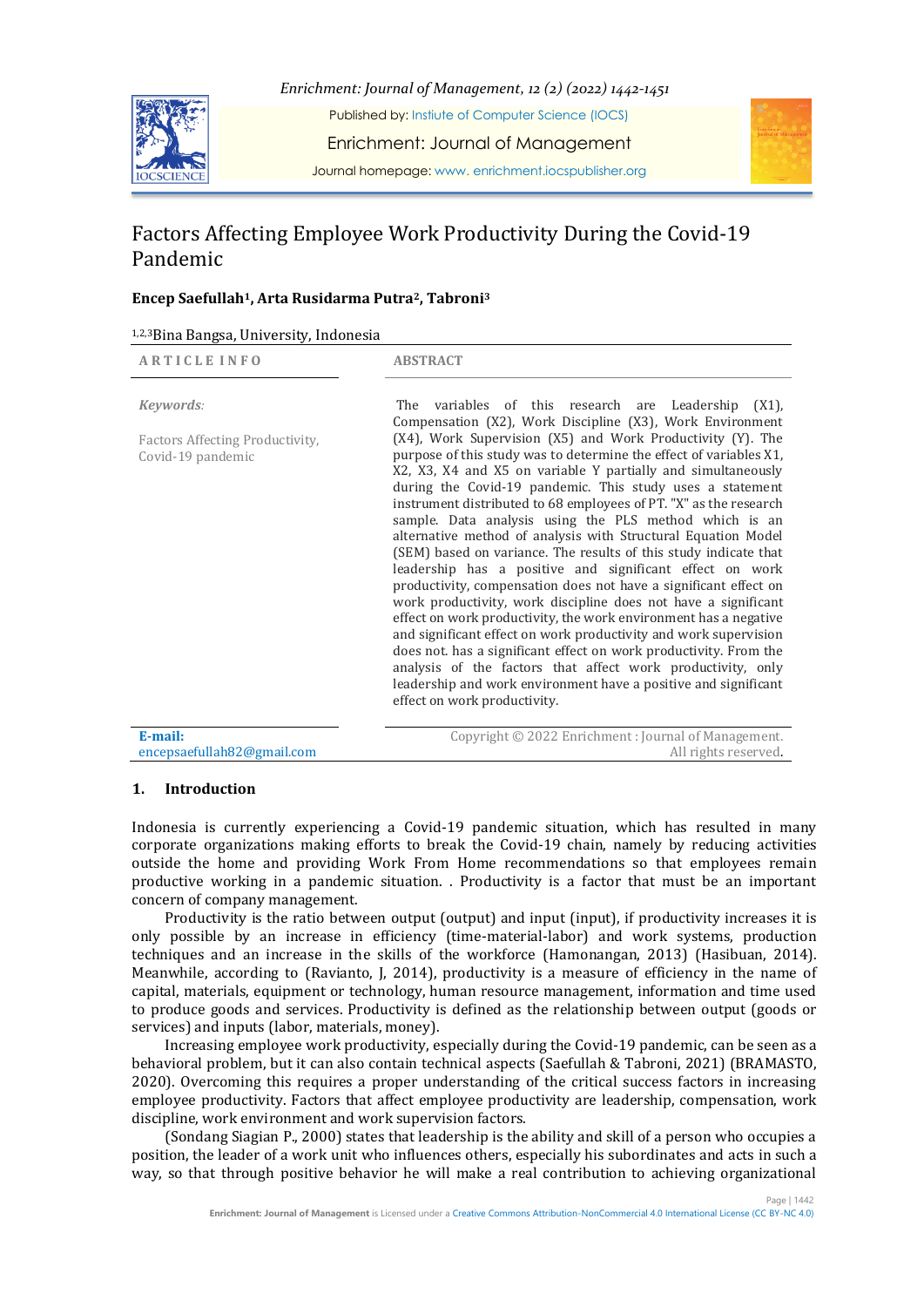goals. Meanwhile, the definition of Compensation is an award in the form of financial and non-financial and services and facilities/facilities received by employees as part of the employment relationship. Compensation is a form of financial and non-financial rewards given to employees in exchange for their work (Saefullah, 2022).

The third factor is work discipline. Work discipline can be defined as an attitude of respect, respect, obedience and obedience to the applicable regulations, both written and unwritten and being able to carry it out and not evade receiving sanctions if he violates the duties and authorities given to him (Arianto & Kurniawan, 2020) (Sastrohadiwiryo, 2013). The fourth factor is the work environment. The work environment can be interpreted as the entire tooling faced, the surrounding environment in which a person works, work methods, and work arrangements both as individuals and as groups (Adha, Qomariah, & Hafidzi, 2019) (Arianto & Kurniawan, 2020) (Sedarmayanti, 2009).

The last factor that affects work productivity is work supervision. According to (Satriadi, 2016) work supervision is a process of a leader's activities to ensure that the implementation of organizational activities is in accordance with the plans, policies, and provisions that have been set.

#### **2. Methods**

This research was conducted at PT. "X" which is located in Serang, Banten. The population in this study were all employees of PT. "X" as many as 217 people. The sampling technique in this study is the purposive sampling method. That is, respondents (subjects) are selected randomly with certain characteristics that are believed to be representative of the research population. To get a representative sample, the researcher used the Slovin formula, so that the results obtained were 68 samples who would have the opportunity to represent the respondents. Data was collected using a questionnaire in accordance with the indicators of each variable used. The data obtained were then analyzed using the PLS method which is an alternative method of analysis with the Structural Equation Model (SEM) based on variance.

## **3. Result and Discussion**

#### **3.1 Data Analysis**

The data analysis tool used to discuss the problems in this research is the Structural Equation Model (SEM) which is operated through the SmartPLS 3.0 program. The reason for using SEM is because the model that is analyzed is multilevel and relatively complex which is specifically designed to estimate structural equations on the basis of variance and also recursive effects (Ngatno, 2017) (Hastono, 2001) (Putra & Fiolyta, 2019). The structural model in this study is shown in the image below.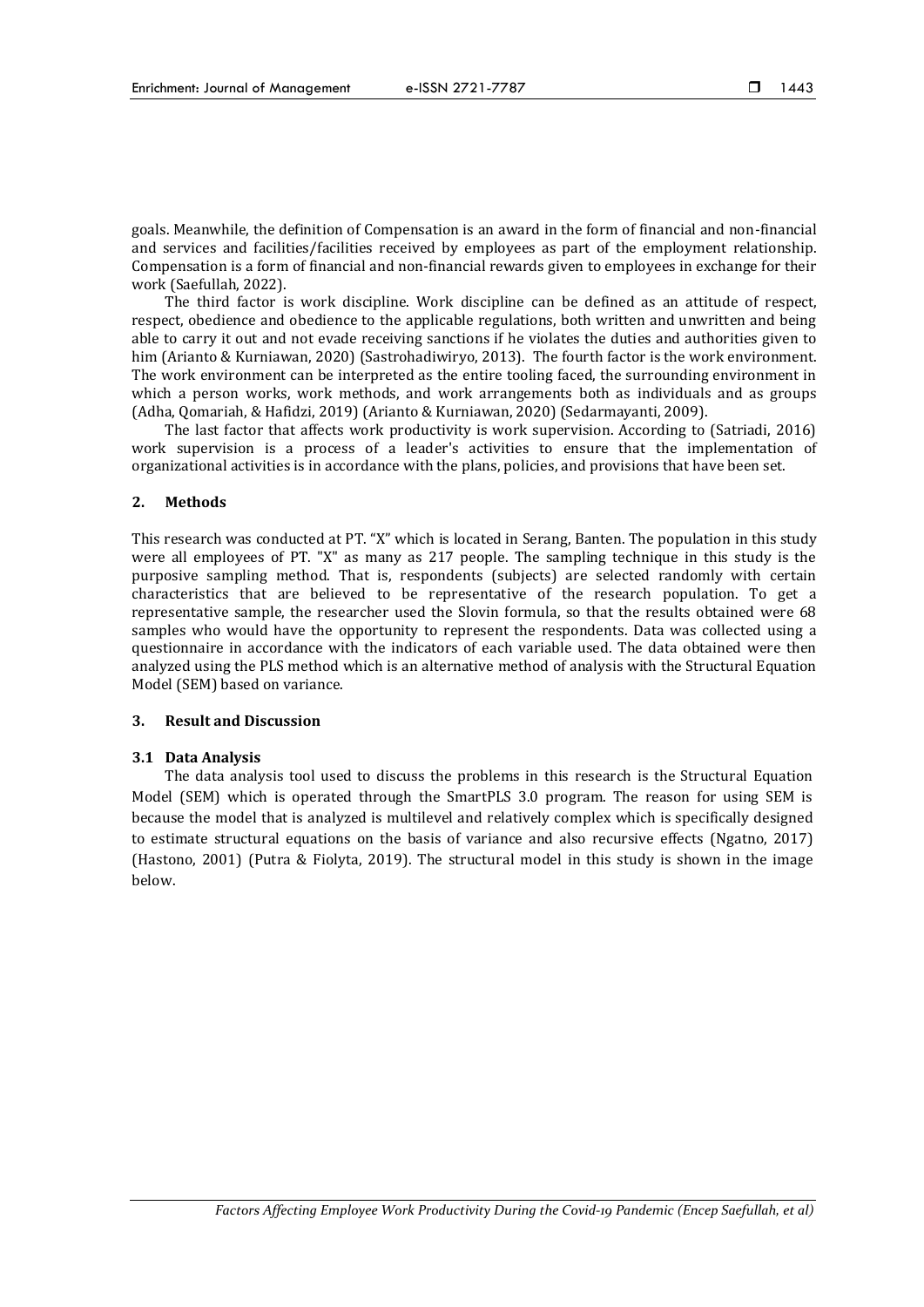

**Figure 1.** Structural Model of Research

The figure above shows that the Leadership variable is measured by 10 indicators, namely X1.1 to X1.10. Likewise, the compensation variable is measured by 8 indicators, namely X2.1 to X2.8. Work Discipline Variables are measured by 9 indicators, namely X3.1 to X3.9. Work Environment Variables are measured by 15 indicators, namely X4.1 to X4.15. Work Supervision variable is measured by 10 indicators, namely X5.1 to X5.10. The work productivity variable is measured by 11 indicators, namely Y1 to Y11. The direction of the arrow between the indicator and the latent construct is towards the indicator which shows that this study uses reflective indicators that are relatively suitable to measure perception. The relationship to be studied (hypothesis) is represented by arrows between constructs.

After knowing the structural model of the research, an evaluation of the model which consists of the Outer model and Inner model is carried out, while the results of the model evaluation are as follows:

#### **a.** *Outer Model Evaluation* **(Measurement Model)**

Evaluation of the measurement model is the evaluation of the relationship between the construct and its indicators. This evaluation goes through two stages, namely the evaluation of convergent validity and discriminant validity. Convergent validity includes (1) individual item reliability, (2) internal consistency or construct reliability, and (3) average variance extracted (AVE). Convergent validity measures the magnitude of the correlation between constructs and latent variables. In evaluating the convergent validity of individual item reliability checks, it can be seen from the standardized loading factor value. The recommended loading factor value is above 0.7, however, a loading score between 0.5 - 0.7 is still acceptable as long as the AVE score and communality indicators are > 0.5. If the indicator has a loading factor value < 0.6 then the indicator is removed from the model, because it is considered not to meet convergent validity. The following is a diagram of the loading factor of each indicator in this research model.

| <b>TABLE 1</b> |           |                                          |                |                |  |  |
|----------------|-----------|------------------------------------------|----------------|----------------|--|--|
|                |           | VALIDITY VARIABLE POINT OF PURCHASE TEST |                |                |  |  |
| Variable       | Indicator | Initial Model                            | Modification 1 | Modification 2 |  |  |
|                | X1.1      | 0,710                                    | 0,722          | 0,722          |  |  |
|                | X1.2      | 0,824                                    | 0,821          | 0,821          |  |  |
|                | X1.3      | 0,818                                    | 0,840          | 0,840          |  |  |
| Leadership     | X1.4      | 0,792                                    | 0,793          | 0,793          |  |  |
|                | X1.5      | 0,811                                    | 0,817          | 0,817          |  |  |
|                | X1.6      | 0,846                                    | 0,850          | 0,851          |  |  |

Enrichment, Vol.12, No.2 May 2022: 1442-1451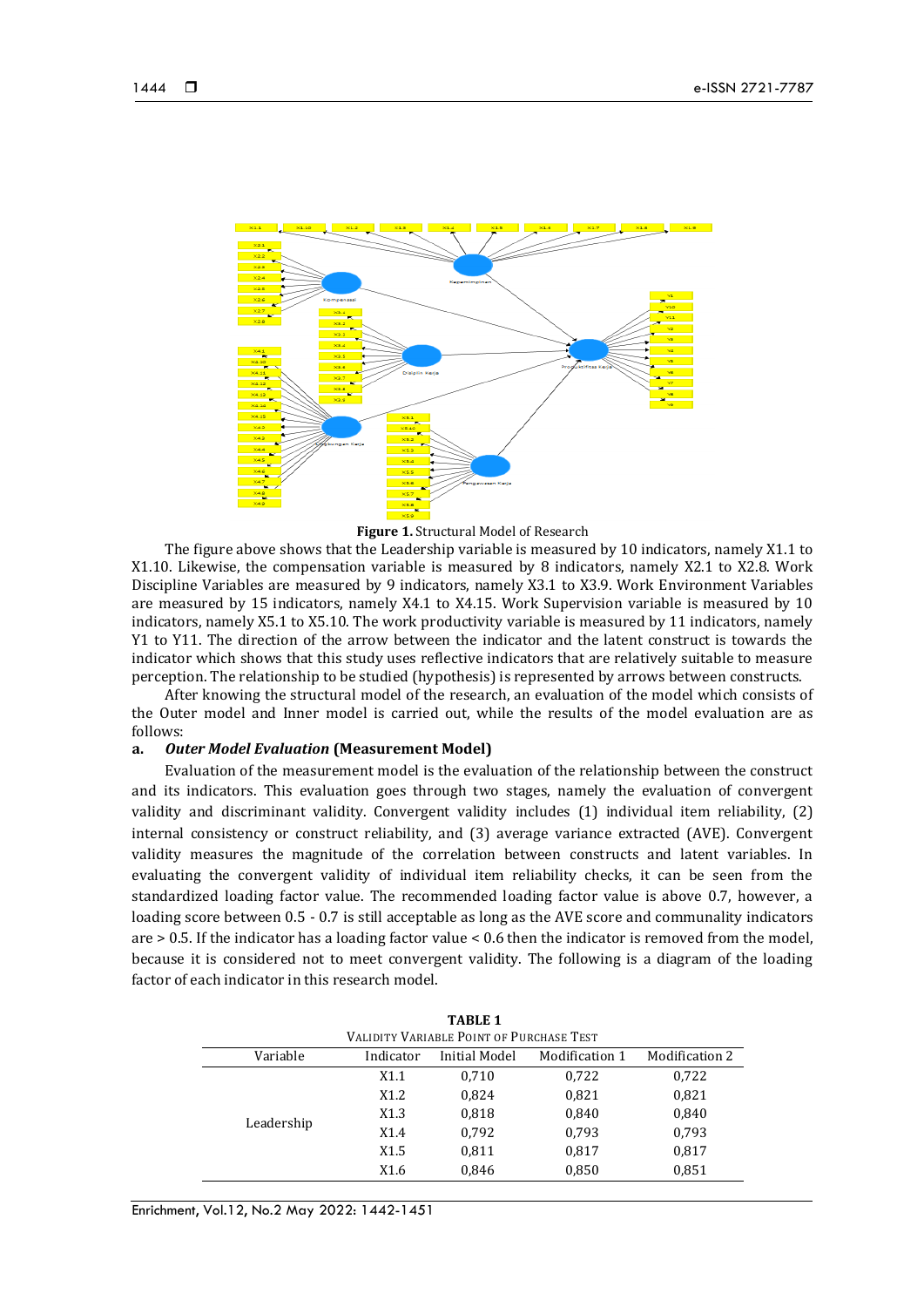| Variable                 | Indicator      | <b>Initial Model</b> | Modification 1 | Modification 2 |
|--------------------------|----------------|----------------------|----------------|----------------|
|                          | X1.7           | 0,525                |                |                |
|                          | X1.8           | 0,766                | 0,743          | 0,743          |
|                          | X1.9           | 0,785                | 0,770          | 0,770          |
|                          | X1.10          | 0,631                | 0,651          | 0,651          |
|                          | X2.1           | 0,858                | 0,864          | 0,864          |
|                          | X2.2           | 0,914                | 0,914          | 0,914          |
|                          | X2.3           | 0,911                | 0,913          | 0,913          |
|                          | X2.4           | 0,936                | 0,935          | 0,935          |
| Compensation             | X2.5           | 0,901                | 0,900          | 0,900          |
|                          | X2.6           | 0,909                | 0,908          | 0,909          |
|                          | X2.7           | 0,905                | 0,901          | 0,902          |
|                          | X2.8           | 0,891                | 0,887          | 0,888          |
|                          | X3.1           | 0,630                | 0,863          | 0,865          |
|                          | X3.2           | 0,714                | 0,838          | 0,836          |
|                          | X3.3           | 0,577                |                |                |
|                          | X3.4           | $-0,192$             |                |                |
| Work Discipline          | X3.5           | 0,413                |                |                |
|                          | X3.6           | 0,408                |                |                |
|                          | X3.7           | 0,495                |                |                |
|                          | X3.8           | 0,458                |                |                |
|                          | X3.9           | 0,641                | 0,612          | 0,611          |
|                          | X4.1           | 0,878                | 0,907          |                |
|                          | X4.2           | $-0,029$             |                |                |
|                          | X4.3           | 0,240                |                |                |
|                          | X4.4           | 0,748                | 0,766          | 0,854          |
|                          | X4.5           | $-0,029$             |                |                |
|                          | X4.6           | 0,285                |                |                |
|                          | X4.7           | $-0,215$             |                |                |
| Work Environment         | X4.8           | $-0,245$             |                |                |
|                          | X4.9           | 0,707                | 0,680          | 0,689          |
|                          | X4.10          | 0,689                | 0,610          | 0,684          |
|                          | X4.11          | 0,480                |                |                |
|                          | X4.12          | 0,638                | 0,539          |                |
|                          | X4.13          | 0,603                | 0,543          |                |
|                          | X4.14          | 0,610                | 0,605          | 0,621          |
|                          | X4.15          | 0,350                |                |                |
|                          | X5.1           | 0,600                | 0,593          |                |
|                          | X5.2           | 0,783                | 0,766          | 0,746          |
|                          | X5.3           | 0,794                | 0,789          | 0,779          |
|                          | X5.4           | 0,772                | 0,766          | 0,779          |
|                          | X5.5           | 0,650                | 0,670          | 0,695          |
| <b>Work Supervision</b>  | X5.6           | 0,700                | 0,708          | 0,719          |
|                          | X5.7           | 0,669                | 0,683          | 0,664          |
|                          | X5.8           | 0,728                | 0,723          | 0,732          |
|                          | X5.9           | 0,687                | 0,685          | 0,729          |
|                          | X5.10          | 0,764                | 0,771          | 0,795          |
|                          | Y1             | 0,706                | 0,788          | 0,782          |
|                          | Y <sub>2</sub> | 0,605                | 0,635          | 0,626          |
| <b>Work Productivity</b> | Y3             | 0,640                | 0,759          | 0,771          |
|                          | $\,$ Y4        | $-0,241$             |                |                |
|                          |                |                      |                |                |

*Factors Affecting Employee Work Productivity During the Covid-19 Pandemic (Encep Saefullah, et al)*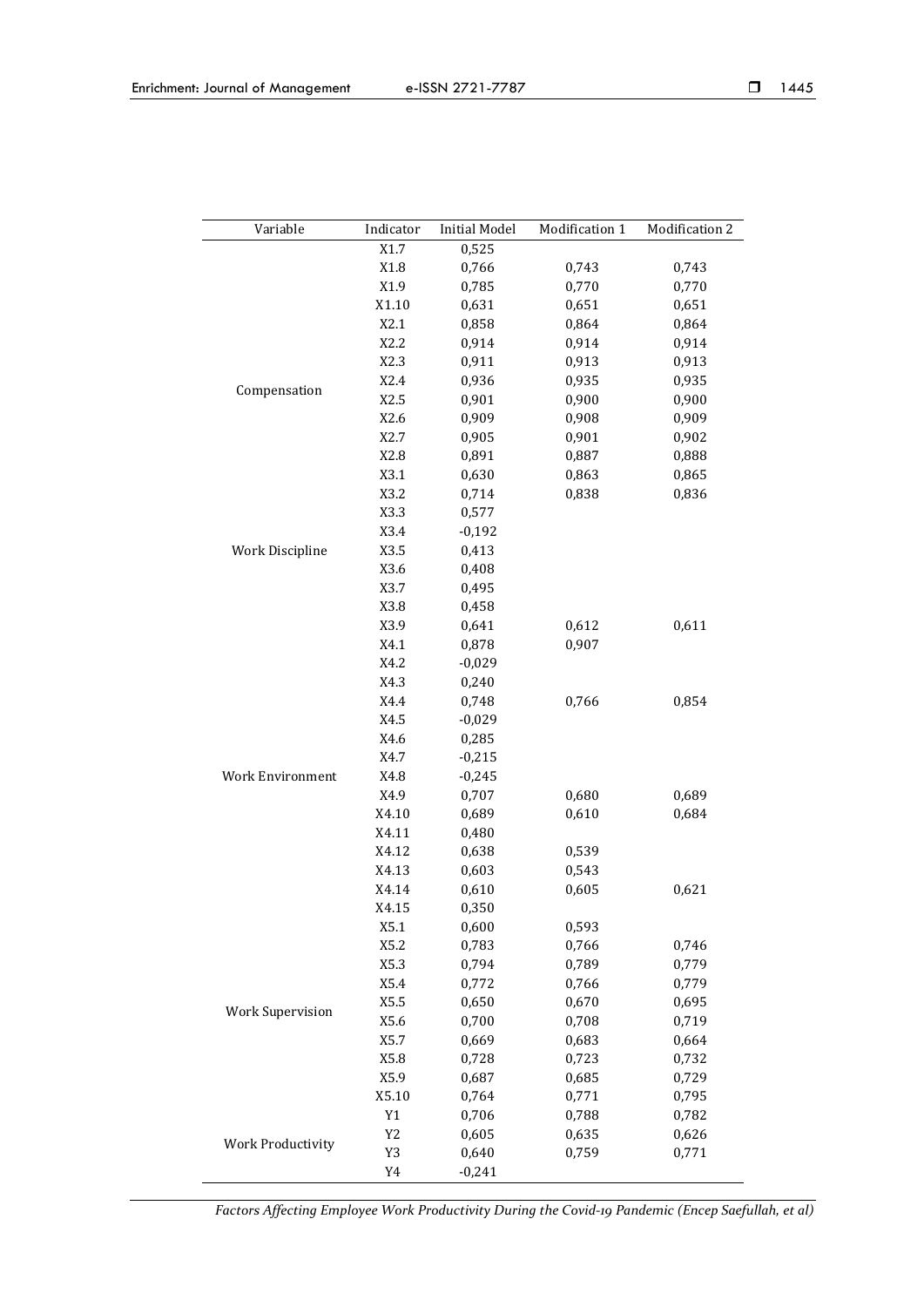| Variable | Indicator | <b>Initial Model</b> | Modification 1 | Modification 2 |
|----------|-----------|----------------------|----------------|----------------|
|          | Y5        | $-0,128$             |                |                |
|          | Y6        | $-0,222$             |                |                |
|          | Y7        | 0,199                |                |                |
|          | Y8        | 0,476                |                |                |
|          | Y9        | 0,429                |                |                |
|          | Y10       | $-0,041$             |                |                |
|          | Y11       | 0,330                |                |                |

*Source : Data Analysis, 2022*

The results of processing using SmartPLS 3.0 can be seen in Table 1. The value of the outer model or the correlation between the construct and the variable initially did not meet convergent validity because there were still quite a lot of indicators that had a loading factor value below 0.60.

Modification of the model is done twice by issuing indicators that have a loading factor value below 0.60. In the model modification 1 and modification 2 as shown in the table, it shows that all loading factors have values above 0.60, so the constructs for all variables have not been eliminated from the model.

After retesting 2 times by removing variable indicators that do not meet convergent validity, the loading factor diagram of each indicator in this research model can be seen in Figure 2 below:



**Figure 2.** Loading Factor Value After Testing

The loading factor describes how much the indicators relate to each construct. The path diagram above shows that all indicators have a loading factor > 0.6 which means that all indicators are valid because the loading factor value meets the criteria. These results indicate that there is a good relationship between the indicators and each construct.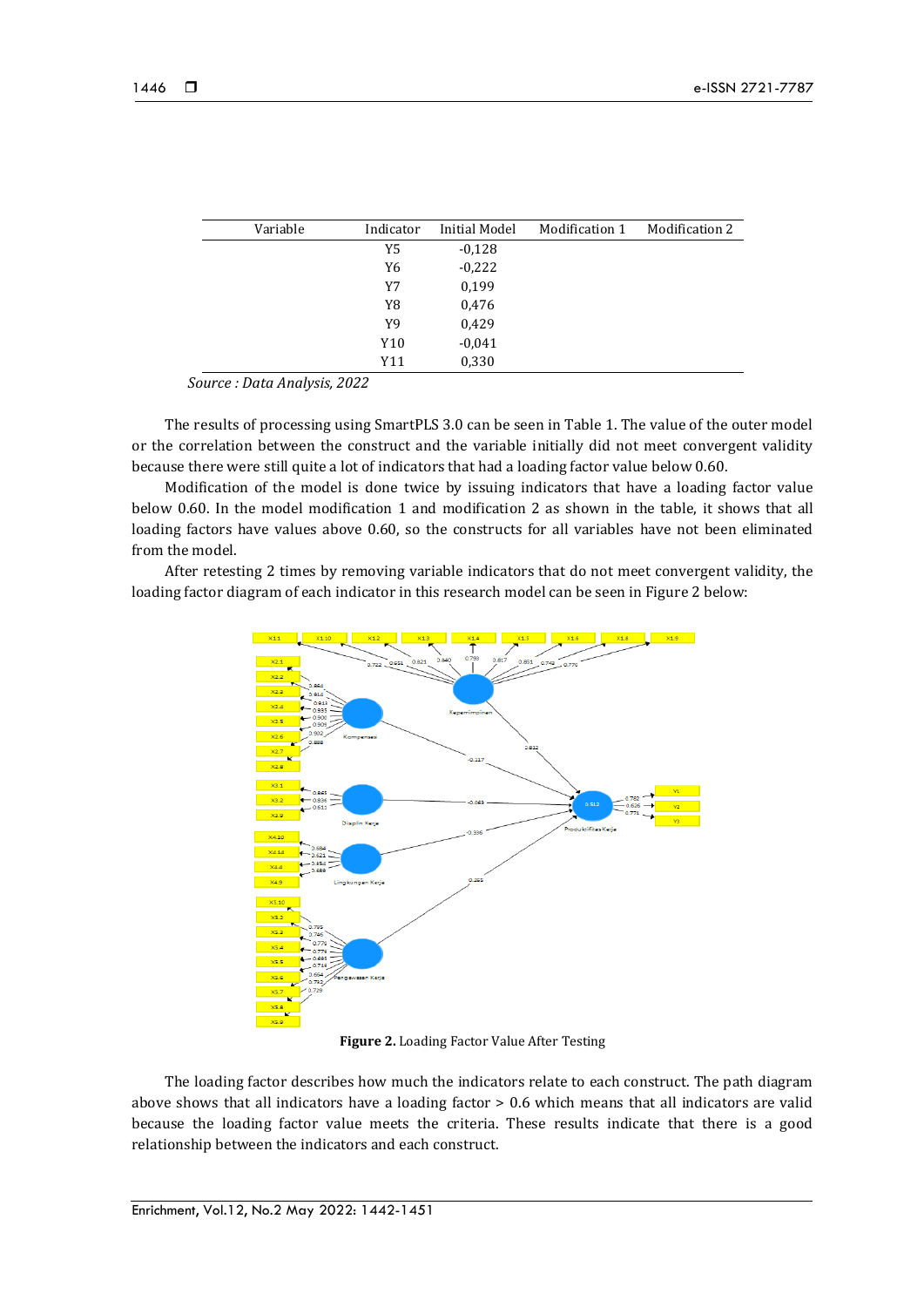The second check of convergent validity is to look at the internal consistency reliability of the composite reliability (CR) value. The result is as follows:

| <b>TABLE 2</b>                |                           |                  |  |  |  |  |  |
|-------------------------------|---------------------------|------------------|--|--|--|--|--|
|                               | <b>AVE AND CR RESULTS</b> |                  |  |  |  |  |  |
| Variabel                      | Composite                 | Average Variance |  |  |  |  |  |
|                               | Reliability               | Extracted (AVE)  |  |  |  |  |  |
| Leadership                    | 0.819                     | 0,607            |  |  |  |  |  |
| Compensation                  | 0.973                     | 0,816            |  |  |  |  |  |
| Work Discipline               | 0,933                     | 0,610            |  |  |  |  |  |
| Work Environment              | 0,807                     | 0,515            |  |  |  |  |  |
| Work Supervision              | 0,915                     | 0,546            |  |  |  |  |  |
| Work Productivity             | 0,772                     | 0,532            |  |  |  |  |  |
| Source: PLS 3 Data Processing |                           |                  |  |  |  |  |  |

Based on the table above, it can be concluded that the Composite Reliability value in the table above shows > 0.7, this indicates a high reliability of the measuring instrument. Thus, all constructs meet the reliable criteria.

The third check of convergent validity is to see the value of Average Variance Extracted (AVE). AVE values above 0.5 are highly recommended (Ghozali, 2013). From the table above, the AVE values for all constructs are > 0.5. The AVE value describes the variance or diversity of the manifest variables that the latent construct can have. Thus, the greater the variance or diversity of the manifest variables that can be contained by the latent construct, the greater the representation of the manifest variable on the latent construct.

After the evaluation of convergent validity is fulfilled, the next step is to examine the discriminant validity, namely cross loading and comparing with the AVE root with the correlation between constructs. Here are the results of the cross loading.

|       | <b>TABLE 3</b>                                             |       |            |             |             |              |  |  |  |
|-------|------------------------------------------------------------|-------|------------|-------------|-------------|--------------|--|--|--|
|       | <b>CROSS LOADING RESULTS</b>                               |       |            |             |             |              |  |  |  |
|       | Work<br>Work<br>Work<br>Work<br>Leadership<br>Compensation |       |            |             |             |              |  |  |  |
|       |                                                            |       | Discipline | Environment | Supervision | Productivity |  |  |  |
| X1.1  | 0,526                                                      |       |            |             |             |              |  |  |  |
| X1.10 | 0,367                                                      |       |            |             |             |              |  |  |  |
| X1.2  | 0,395                                                      |       |            |             |             |              |  |  |  |
| X1.3  | 0,295                                                      |       |            |             |             |              |  |  |  |
| X1.4  | 0,255                                                      |       |            |             |             |              |  |  |  |
| X1.5  | 0,262                                                      |       |            |             |             |              |  |  |  |
| X1.6  | 0,280                                                      |       |            |             |             |              |  |  |  |
| X1.8  | 0,370                                                      |       |            |             |             |              |  |  |  |
| X1.9  | 0,550                                                      |       |            |             |             |              |  |  |  |
| X2.1  |                                                            | 0,712 |            |             |             |              |  |  |  |
| X2.2  |                                                            | 0,761 |            |             |             |              |  |  |  |
| X2.3  |                                                            | 0,698 |            |             |             |              |  |  |  |
| X2.4  |                                                            | 0,781 |            |             |             |              |  |  |  |
| X2.5  |                                                            | 0,705 |            |             |             |              |  |  |  |
| X2.6  |                                                            | 0,723 |            |             |             |              |  |  |  |
| X2.7  |                                                            | 0,781 |            |             |             |              |  |  |  |
| X2.8  |                                                            | 0,823 |            |             |             |              |  |  |  |
| X3.1  |                                                            |       | 0,153      |             |             |              |  |  |  |
| X3.2  |                                                            |       | 0,178      |             |             |              |  |  |  |
| X3.9  |                                                            |       | 0,466      |             |             |              |  |  |  |
| X4.10 |                                                            |       |            | 0,684       |             |              |  |  |  |
| X4.14 |                                                            |       |            | 0,621       |             |              |  |  |  |
| X4.4  |                                                            |       |            | 0,854       |             |              |  |  |  |

*Factors Affecting Employee Work Productivity During the Covid-19 Pandemic (Encep Saefullah, et al)*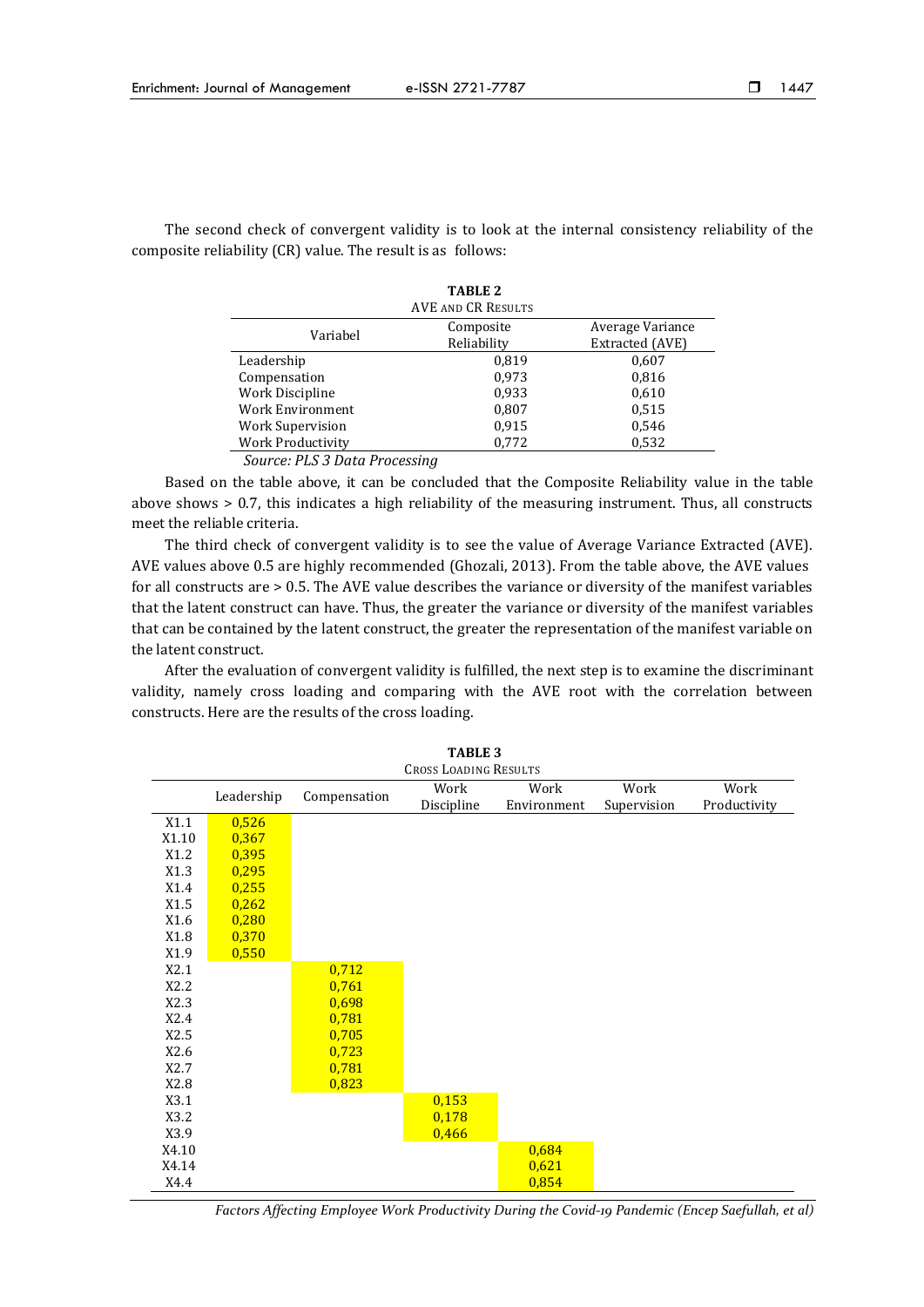| X4.9  | 0,689 |       |       |
|-------|-------|-------|-------|
| X5.10 |       | 0,795 |       |
| X5.2  |       | 0,746 |       |
| X5.3  |       | 0,779 |       |
| X5.4  |       | 0,779 |       |
| X5.5  |       | 0,695 |       |
| X5.6  |       | 0,719 |       |
| X5.7  |       | 0,664 |       |
| X5.8  |       | 0,732 |       |
| X5.9  |       | 0,729 |       |
| Y1    |       |       | 0,782 |
| Y2    |       |       | 0,626 |
| Y3    |       |       | 0,771 |

*Source: PLS 3 Data Processing*

From the table above, it can be seen that several cross loading values for each indicator of each latent variable still have a cross loading value that is not the largest compared to the loading value when associated with other latent variables. This means that each latent variable does not yet have good discriminant validity where some latent variables still have gauges that are highly correlated with other constructs.

Another method to test discriminant validity is to compare the AVE value for each construct with the correlation between the construct and other constructs in the model. The model has sufficient discriminant validity if the AVE root for each construct is greater than the correlation between the construct and other constructs in the model. The result is as follows.

| AVE ROOT RESULT WITH CORRELATION BETWEEN CONSTRUCTS |                                                                                                                                                                                                                                                                                                                                                                                                                     |              |            |             |             |              |  |
|-----------------------------------------------------|---------------------------------------------------------------------------------------------------------------------------------------------------------------------------------------------------------------------------------------------------------------------------------------------------------------------------------------------------------------------------------------------------------------------|--------------|------------|-------------|-------------|--------------|--|
| Variable                                            | Leadership                                                                                                                                                                                                                                                                                                                                                                                                          | Compensation | Work       | Work        | Work        | Work         |  |
|                                                     |                                                                                                                                                                                                                                                                                                                                                                                                                     |              | Discipline | Environment | Supervision | Productivity |  |
| Leadership                                          | 0,779                                                                                                                                                                                                                                                                                                                                                                                                               |              |            |             |             |              |  |
| Compensation                                        | 0.461                                                                                                                                                                                                                                                                                                                                                                                                               | 0.781        |            |             |             |              |  |
| Work Discipline                                     | 0.297                                                                                                                                                                                                                                                                                                                                                                                                               | 0.828        | 0.903      |             |             |              |  |
| Work Environment                                    | 0.310                                                                                                                                                                                                                                                                                                                                                                                                               | 0.697        | 0.691      | 0.717       |             |              |  |
| Work Supervision                                    | 0.297                                                                                                                                                                                                                                                                                                                                                                                                               | 0.778        | 0,836      | 0,613       | 0.739       |              |  |
| Work Productivity                                   | 0,251                                                                                                                                                                                                                                                                                                                                                                                                               | 0,658        | 0,526      | 0,292       | 0,575       | 0,730        |  |
|                                                     | $C_{\alpha}$ , $\alpha$ , $\alpha$ , $\alpha$ , $\alpha$ , $\alpha$ , $\alpha$ , $\alpha$ , $\alpha$ , $\alpha$ , $\alpha$ , $\alpha$ , $\alpha$ , $\alpha$ , $\alpha$ , $\alpha$ , $\alpha$ , $\alpha$ , $\alpha$ , $\alpha$ , $\alpha$ , $\alpha$ , $\alpha$ , $\alpha$ , $\alpha$ , $\alpha$ , $\alpha$ , $\alpha$ , $\alpha$ , $\alpha$ , $\alpha$ , $\alpha$ , $\alpha$ , $\alpha$ , $\alpha$ , $\alpha$ , $\$ |              |            |             |             |              |  |

**TABLE 4**

*Source: PLS 3 Data Processing*

Based on the data above, it shows that the AVE root for each construct is greater than the correlation between the construct and other constructs in the model so that all variables meet the requirements of good discriminant validity.

#### **b. Evaluation of the Inner Model (Structural Model)**

This examination includes the significance of (1) r-squared value, (2) path coefficient, and (3) Tstatistics. The first step is to evaluate the value of R Square to see the results of the evaluation of the structural model. The value aims to determine how much the independent variable affects the dependent variable. Values can be seen in Table 5.

|                                                                                                                                                             | TABLE 5<br>R SOUARE VALUE |                   |
|-------------------------------------------------------------------------------------------------------------------------------------------------------------|---------------------------|-------------------|
| Construct                                                                                                                                                   | R Square                  | R Square Adjusted |
| Work Productivity                                                                                                                                           | 0.512                     | 0.472             |
| $C_2$ , $\mu$ <sub>22</sub> , $\frac{1}{2}$ $\frac{1}{2}$ $\frac{1}{2}$ $\frac{1}{2}$ $\frac{1}{2}$ $\frac{1}{2}$ $\frac{1}{2}$ $\frac{1}{2}$ $\frac{1}{2}$ |                           |                   |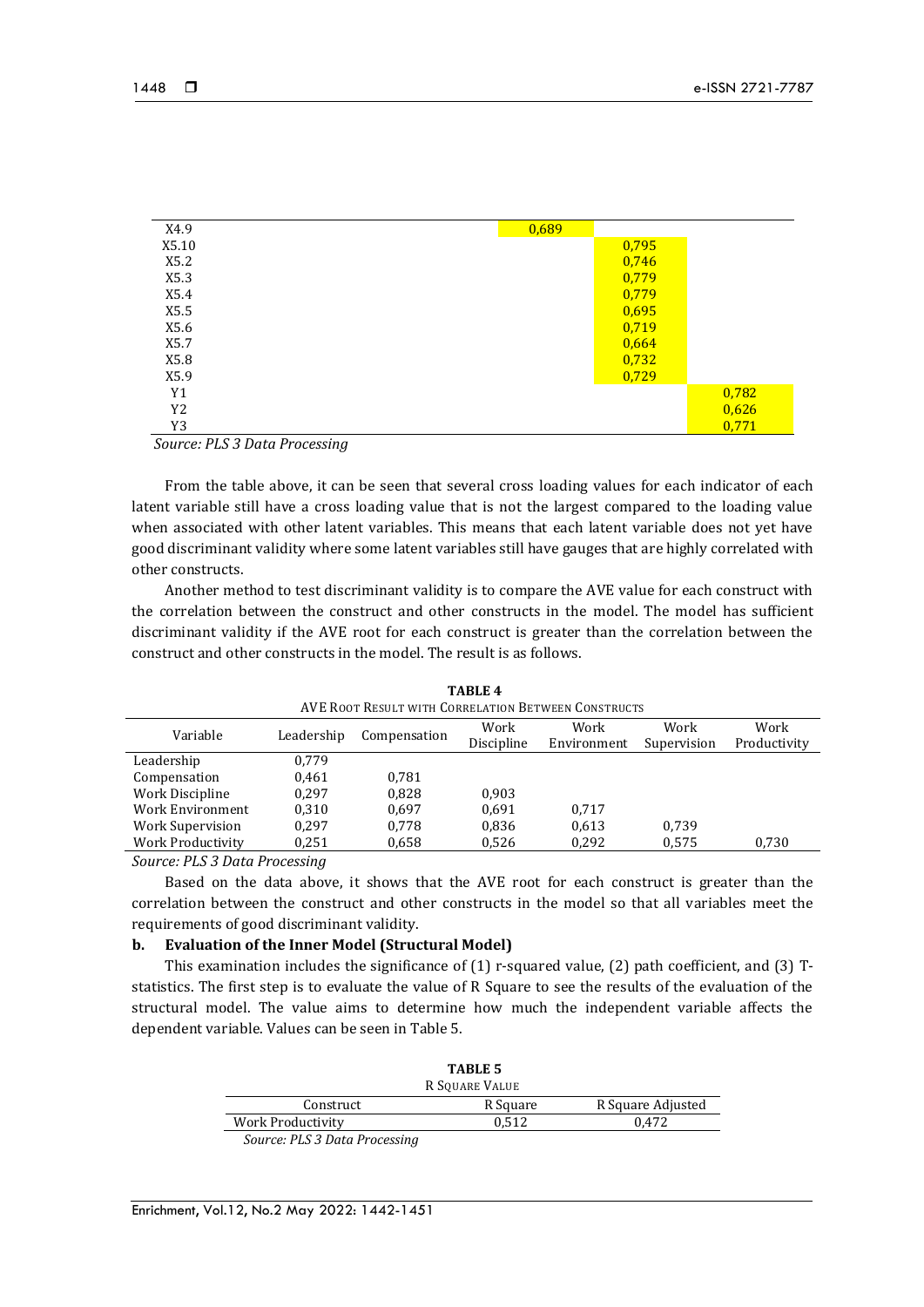Based on the table above, it can be seen that the R-Square value generated for the Work Productivity construct is 0.512 which means that the influence of the variables of Leadership (X1), Compensation (X2), Work Discipline (X3), Work Environment (X4) and Work Supervision ( X5) is 51.2% and the remaining 48.8% is influenced by other variables outside this research model.

The next step is to evaluate the structural model by looking at the significance of the relationship between the constructs/variables. This can be seen from the path coefficient which describes the strength of the relationship between constructs. The path coefficient results can be seen in Table 6.

| TABLE 6                                             |            |                   |                           |                     |        |
|-----------------------------------------------------|------------|-------------------|---------------------------|---------------------|--------|
|                                                     |            | PATH COEFFICIENTS |                           |                     |        |
|                                                     | Original   | Sample            | <b>Standard Deviation</b> | <b>T</b> Statistics | P      |
|                                                     | Sample (0) | Mean (M)          | (STDEV)                   | ( 0 STDEV )         | Values |
| Leadership $\rightarrow$ Work Productivity          | 0.812      | 0.729             | 0.188                     | 4.319               | 0,000  |
| Compensation $\rightarrow$ Work Productivity        | $-0.117$   | $-0,167$          | 0.237                     | 0.495               | 0,621  |
| Work Discipline $\rightarrow$ Work productivity     | $-0.063$   | $-0.021$          | 0,118                     | 0,536               | 0,592  |
| Work Environment $\rightarrow$ Work<br>Productivity | $-0.336$   | $-0.225$          | 0.164                     | 2.048               | 0,041  |
| Work Supervision $\rightarrow$<br>Work Productivity | 0.265      | 0.307             | 0.165                     | 1,608               | 0,108  |

*Source: PLS 3 Data Processing*

Based on the table above, it can be seen that the relationship test between constructs shows that there are two significant relationships, namely Leadership -> Work Productivity and Work Environment  $\rightarrow$  Work Productivity which has a t-statistic value  $>$  1.96. Then there are three insignificant relationships, namely Work Discipline -> Work Productivity; Compensation -> Work Productivity; and Work Supervision -> Work Productivity which has a t-statistic value < 1.96.

#### **3.2 Hypothesis Test**

Based on the Path Coefficients Result Table that has been stated above, hypothesis testing can be carried out. Tests were carried out on 5 proposed hypotheses. Hypothesis testing is done by using the t-value with a significance level of 0.05. If the t-statistict value > 1.96 or p-value < 0.05 then it is rejected [the research hypothesis is accepted].

- H1 : The table above shows that the relationship between Leadership and Work Productivity is significant with a T-statistic of 4,319 ( $> 1,996$ ) and a p-value of 0.000 ( $< 0.05$ ) with the original sample value being positive, which means that Leadership has a positive and significant effect on Work Productivity. Thus, hypothesis 1 in this study is accepted.
- H2 : The table above shows that the relationship between compensation and work productivity is not significant with a T-statistic value of  $0.495$  (<1.996) and a p-value of  $0.621$  (> 0.05) with the original sample value being negative, which means that compensation has no effect on work productivity. Thus, hypothesis 2 in this study was rejected.
- H3 : The table above shows that the relationship between Work Discipline and Work Productivity is not significant with a T-statistic of 0.536 ( $\leq$  1.996) and a p-value of 0.592 ( $\geq$  0.05) with the original sample value being negative, which means that Work Discipline has no effect on Work Productivity. Thus, hypothesis 3 in this study is rejected.
- H4 : The table above shows that the relationship between Work Environment and Work Productivity is significant with a T-statistic of  $2,048$  ( $> 1,996$ ) and a p-value of  $0.041$  ( $< 0.05$ ) with the original sample value being negative, which means that the Work Environment has a negative and significant effect on Work productivity. Thus, hypothesis 4 in this study is accepted.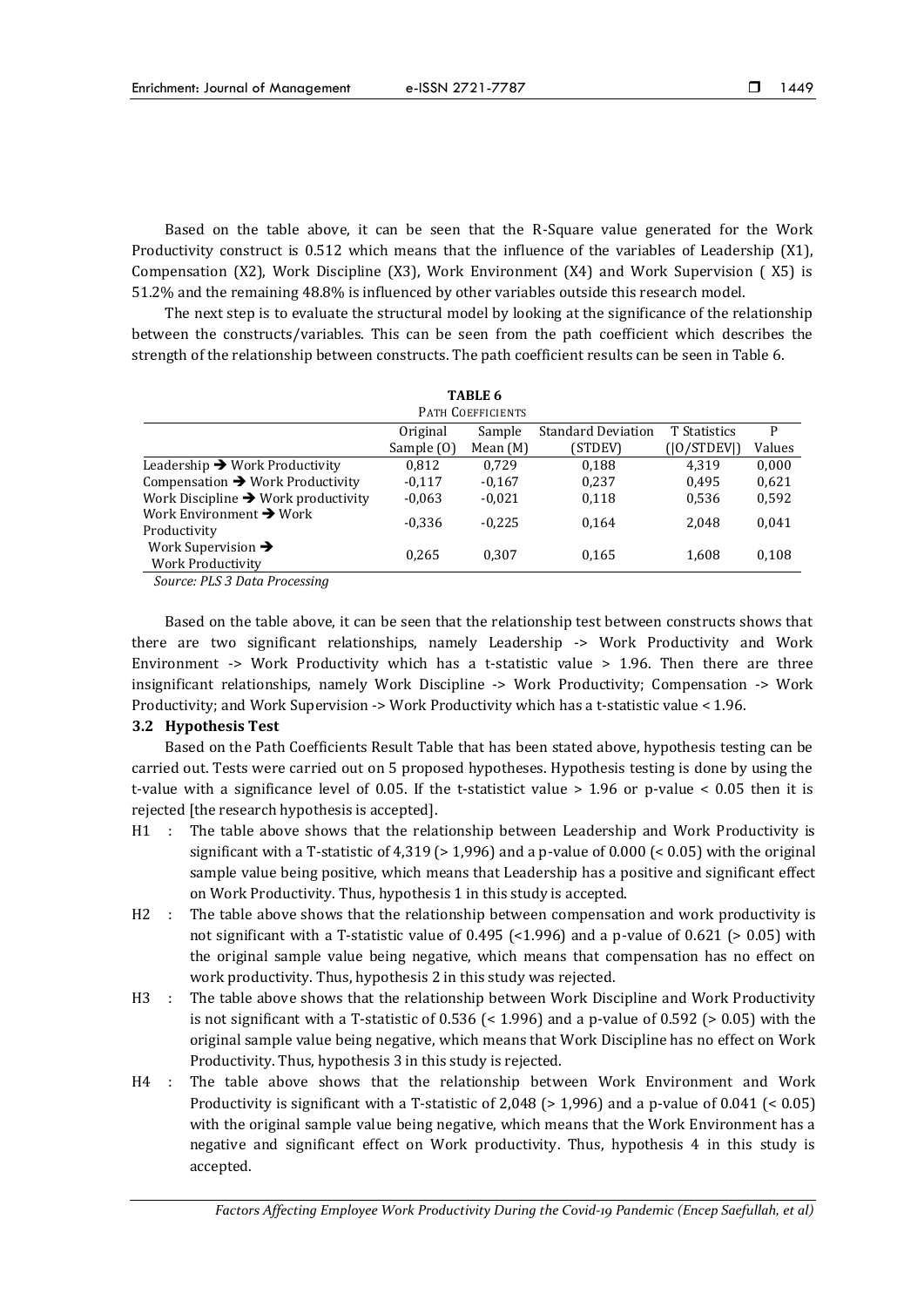H5 : The table above shows that the relationship between Work Supervision and Work Productivity is not significant with a T-statistic of 1.608 (<1.996) and a p-value of 0.108 (>0.05) with the original sample value being positive, which means that Work Supervision has no effect on Work Productivity. Thus, hypothesis 5 in this study was rejected.

| <b>CONCLUSION OF HYPTOTHESIS TEST RESULTS</b> |                                                  |          |  |
|-----------------------------------------------|--------------------------------------------------|----------|--|
| Hypothesis                                    | Coefficient Path                                 | Results  |  |
| H1                                            | Leadership $\rightarrow$ Work Productivity       | Accepted |  |
| H2                                            | Compensation $\rightarrow$ Work Productivity     | Rejected |  |
| H <sub>3</sub>                                | Work Discipline $\rightarrow$ Work Productivity  | Rejected |  |
| H <sub>4</sub>                                | Work Environment $\rightarrow$ Work Productivity | Accepted |  |
| H <sub>5</sub>                                | Work Supervision $\rightarrow$ Work Productivity | Rejected |  |

| TABLE 7                                       |  |  |
|-----------------------------------------------|--|--|
| <b>CONCLUSION OF HYPTOTHESIS TEST RESULTS</b> |  |  |

Based on the conclusion of hypothesis testing, there are two accepted hypotheses, namely H1 and H4 and three rejected hypotheses, namely H2, H3 and H5.

## **3.3 Discussion**

## **a. Leadership Affects Work Productivity**

Based on the results of hypothesis testing with a T-statistic value of 4,319 (> 1,996) and a p-value of 0.000 (< 0.05) with the original sample value being positive, it means that leadership has a positive and significant influence on work productivity.

This is in accordance with the results of the CPA, that the leadership applied by the leader, where the leader is able to take an interpersonal approach to subordinates so that subordinates feel happy and satisfied with the ways superiors in directing employees broadly and provide motivation to achieve the targets set by the company.

## **b. Compensation Has No Effect on Work Productivity**

Based on the results of hypothesis testing with a T-statistic value of 0.495 (<1.996) and a p-value of 0.621 (> 0.05) with a negative value of the original sample, it proves that compensation has no significant effect on work productivity.

## **c. Work Discipline Has No Effect on Work Productivity**

Based on the results of hypothesis testing with a T-statistic value of 0.536 (< 1.996) and a p-value of 0.592 (> 0.05) with the original sample value being negative, it means that Work Discipline has no significant effect on Work Productivity.

# **d. Work Environment Affects Work Productivity**

Based on the results of hypothesis testing with a T-statistic value of 2,048 (> 1,996) and a p-value of 0.041 (< 0.05) with the original sample value being negative, it means that the Work Environment has a negative and significant effect on Work Productivity.

A good work environment has an important role in increasing employee productivity in the company. Because the work environment is one thing that can motivate employees to work very well. A good work environment can be seen from the work atmosphere (which includes adequate lighting, good air circulation, noise, use of color, space required, ability to work and employee relations with other employees), from the condition of employee relations and availability other supporting facilities.

# **e. Work Supervision Has No Effect on Work Productivity**

Based on the results of hypothesis testing with a T-statistical value of 1.608 (<1.996) and a pvalue of 0.108 (>0.05) with a positive value for the original sample which proves that work supervision has no significant effect on work productivity.

# **f. The Influence of Leadership, Compensation, Work Discipline, Work Environment and Work Supervision on Work Productivity**